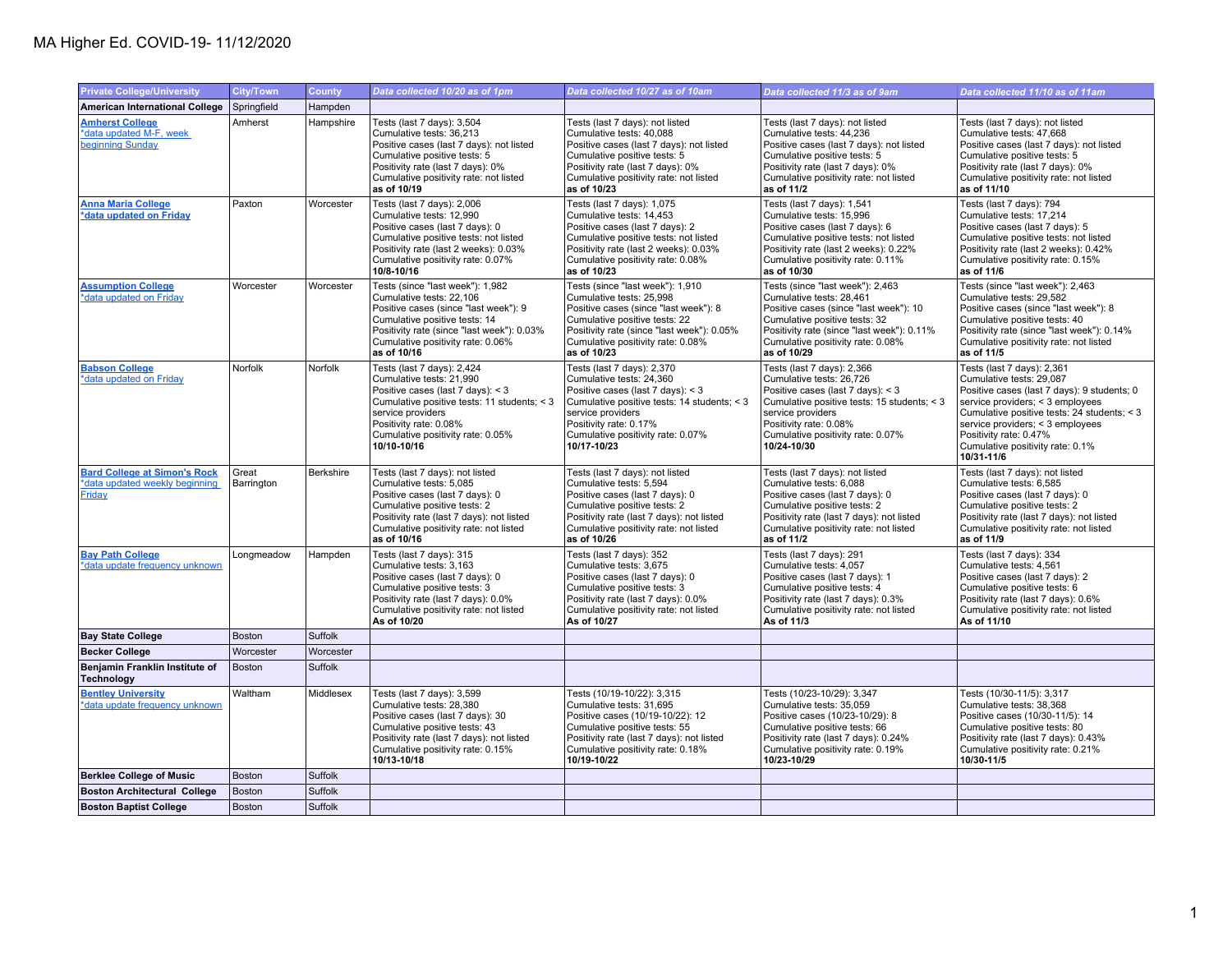| <b>Private College/University</b>                                           | <b>City/Town</b>     | <b>County</b> | Data collected 10/20 as of 1pm                                                                                                                                                                                                                 | Data collected 10/27 as of 10am                                                                                                                                                                                                                | Data collected 11/3 as of 9am                                                                                                                                                                                                                 | Data collected 11/10 as of 11am                                                                                                                                                                                                                |
|-----------------------------------------------------------------------------|----------------------|---------------|------------------------------------------------------------------------------------------------------------------------------------------------------------------------------------------------------------------------------------------------|------------------------------------------------------------------------------------------------------------------------------------------------------------------------------------------------------------------------------------------------|-----------------------------------------------------------------------------------------------------------------------------------------------------------------------------------------------------------------------------------------------|------------------------------------------------------------------------------------------------------------------------------------------------------------------------------------------------------------------------------------------------|
| <b>Boston College</b><br>*data updated T-F, week<br>beginning Monday        | <b>Chestnut Hill</b> | Middlesex     | Tests (10/12-10/18): 9,486<br>Cumulative tests: 61,816<br>Positive cases (10/12-10/18): 24<br>Cumulative positive tests: 217<br>Positivity rate (10/12-10/18): not listed<br>Cumulative positivity rate: 0.35%<br>10/12-10/18                  | Tests (10/19-10/25): 8,420<br>Cumulative tests: 70,510<br>Positive cases (10/19-10/25): 15<br>Cumulative positive tests: 233<br>Positivity rate (10/19-10/25): 0.17%<br>Cumulative positivity rate: 0.33%<br>10/19-10/25                       | Tests (10/26-11/1): 6,763<br>Cumulative tests: 78,477<br>Positive cases (10/26-11/1): 18<br>Cumulative positive tests: 249<br>Positivity rate: not listed<br>Cumulative positivity rate: 0.31%<br>10/26-11/1                                  | Tests (11/2-11/8): 9,268<br>Cumulative tests: 87,864<br>Positive cases (11/2-11/8): 14<br>Cumulative positive tests: 261<br>Positivity rate (11/2-11/8): 0.15%<br>Cumulative positivity rate: 0.29%<br>$11/2 - 11/8$                           |
| <b>Boston Graduate School of</b><br>Psyhcoanalysis                          | <b>Brookline</b>     |               |                                                                                                                                                                                                                                                |                                                                                                                                                                                                                                                |                                                                                                                                                                                                                                               |                                                                                                                                                                                                                                                |
| <b>Boston Universtiy</b><br>*data updated daily                             | <b>Boston</b>        | Suffolk       | Tests (10/12-10/18): 24,321<br>Cumulative tests: 254,213<br>Positive cases (10/12-10/18): 31<br>Cumulative positive tests: 176<br>Positivity rate (10/12-10/18): 0.09%<br>Cumulative positivity rate: 0.07%<br>10/12-10/18                     | Tests (10/19-10/25): 31,826<br>Cumulative tests: 286,039<br>Positive cases (10/19-10/25): not listed<br>Cumulative positive tests: 219<br>Positivity rate (10/19-10/25): 0.14%<br>Cumulative positivity rate: 0.08%<br>10/19-10/25             | Tests (10/26-11/1): 31,595<br>Cumulative tests: 317,634<br>Positive cases (10/26-11/1): not listed<br>Cumulative positive tests: 249<br>Positivity rate: not listed<br>Cumulative positivity rate: 0.08%<br>10/26-11/1                        | Tests (11/2-11/8): 25,108<br>Cumulative tests: 349,607<br>Positive cases (11/2-11/8): not listed<br>Cumulative positive tests: 302<br>Positivity rate (11/2-11/8): 0.15%<br>Cumulative positivity rate: 0.09%<br>11/2-11/8                     |
| <b>Brandeis University</b><br>*data updated daily, week<br>beginning Sunday | Waltham              | Middlesex     | Tests (10/11-10/17): 5,809<br>Cumulative tests: 48,905<br>Positive cases (10/11-10/17): 0<br>Cumulative positive tests: not listed<br>Positivity rate (10/11-10/17): 0.02%<br>Cumulative positivity rate: not listed<br>10/11-10/17            | Tests (10/18-10/24): 5,829<br>Cumulative tests: 54,757<br>Positive cases (10/18-10/24): 0<br>Cumulative positive tests: not listed<br>Positivity rate (last 7 days): 0.03%<br>Cumulative positivity rate: not listed<br>10/18-10/24            | Tests (10/25-11/1): 6,497<br>Cumulative tests: 61.094<br>Positive cases (10/25-11/1): 0<br>Cumulative positive tests: not listed<br>Positivity rate (last 7 days): 0.05%<br>Cumulative positivity rate: not listed<br>10/25-11/1              | Tests (11/1-11/7): 6,229<br>Cumulative tests: 67,326<br>Positive cases (11/1-11/7): 4<br>Cumulative positive tests: not listed<br>Positivity rate (last 7 days): 0.08%<br>Cumulative positivity rate: not listed<br>$11/1 - 11/7$              |
| <b>Cambridge College</b>                                                    | Cambridge            | Middlesex     |                                                                                                                                                                                                                                                |                                                                                                                                                                                                                                                |                                                                                                                                                                                                                                               |                                                                                                                                                                                                                                                |
| <b>Clark University</b><br>*data updated daily                              | Worcester            | Worcester     | Tests (last 7 days): 6,190<br>Cumulative tests: 56,069<br>Positive cases (last 7 days): 2<br>Cumulative positive tests: 6<br>Positivity rate (last 7 days): not listed<br>Cumulative positivity rate: not listed<br>as of 10/19                | Tests (last 7 days): 6,128<br>Cumulative tests: 62,197<br>Positive cases (last 7 days): 3<br>Cumulative positive tests (last 30 days): 8<br>Positivity rate (last 7 days): not listed<br>Cumulative positivity rate: not listed<br>as of 10/26 | Tests (last 7 days): 6,097<br>Cumulative tests: 67,659<br>Positive cases (last 7 days): 1<br>Cumulative positive tests (last 30 days): 9<br>Positivity rate (last 7 days): not listed<br>Cumulative positivity rate: not listed<br>as of 11/2 | Tests (last 7 days): 5,963<br>Cumulative tests: 73,622<br>Positive cases (last 7 days): 5<br>Cumulative positive tests (last 30 days): 11<br>Positivity rate (last 7 days): not listed<br>Cumulative positivity rate: not listed<br>as of 11/9 |
| <b>Curry College</b><br>*data updated week beginning<br><b>Thursday</b>     | Milton               | Norfolk       | Tests (last 7 days): 1,959<br>Cumulative tests: 14,691<br>Positive cases (last 7 days): 13<br>Cumulative positive tests: 46<br>Positivity rate (last 7 days): not listed<br>Cumulative positivity rate (last 2 weeks):<br>0.63%<br>as of 10/13 | Tests (last 7 days): 2,164<br>Cumulative tests: 16.865<br>Positive cases (last 7 days): 7<br>Cumulative positive tests: 46<br>Positivity rate (last 7 days): not listed<br>Cumulative positivity rate (last 2 weeks):<br>0.48%<br>as of 10/21  | Tests (last 7 days): 1,610<br>Cumulative tests: 18.475<br>Positive cases (last 7 days): 1<br>Cumulative positive tests: 47<br>Positivity rate (last 7 days): not listed<br>Cumulative positivity rate (last 2 weeks):<br>0.21%<br>as of 10/28 | Tests (last 7 days): 1,811<br>Cumulative tests: 20,288<br>Positive cases (last 7 days): 1<br>Cumulative positive tests: 48<br>Positivity rate (last 7 days): not listed<br>Cumulative positivity rate (last 2 weeks):<br>0.058%<br>as of 11/4  |
| Dean College                                                                | Franklin             | Norfolk       |                                                                                                                                                                                                                                                |                                                                                                                                                                                                                                                |                                                                                                                                                                                                                                               |                                                                                                                                                                                                                                                |
| <b>Eastern Nazarene College</b><br>*data update frequency unknown           | Quincy               | Norfolk       | Tests (last 7 days): not listed<br>Cumulative tests: 1,978<br>Positive cases (last 7 days): not listed<br>Cumulative positive tests: 3<br>Positivity rate (last 7 days): not listed<br>Cumulative positivity rate: not listed<br>as of 10/16   | Tests (last 7 days): not listed<br>Cumulative tests: 2,183<br>Positive cases (last 7 days): not listed<br>Cumulative positive tests: 3<br>Positivity rate (last 7 days): not listed<br>Cumulative positivity rate: not listed<br>as of 10/23   | Tests (last 7 days): not listed<br>Cumulative tests: 2,444<br>Positive cases (last 7 days): not listed<br>Cumulative positive tests: 3<br>Positivity rate (last 7 days): not listed<br>Cumulative positivity rate: not listed<br>as of 10/30  | Tests (last 7 days): not listed<br>Cumulative tests: 2,746<br>Positive cases (last 7 days): not listed<br>Cumulative positive tests: 3<br>Positivity rate (last 7 days): not listed<br>Cumulative positivity rate: not listed<br>as of 11/6    |
| <b>Elms College</b><br>*data update frequency unknown                       | Chicopee             | Hampden       | Tests (last 2 weeks): 463<br>Cumulative tests: 2,919<br>Positive cases (last 2 weeks): 1<br>Cumulative positive tests: 2<br>Positivity rate (last 2 weeks): 0.22%<br>Cumulative positivity rate: 0.07%<br>as of 10/18                          | Tests (last 2 weeks): 573<br>Cumulative tests: 3,126<br>Positive cases (last 2 weeks): 1<br>Cumulative positive tests: 3<br>Positivity rate (last 2 weeks): 0.17%<br>Cumulative positivity rate: 0.09%<br>as of 10/26                          | Tests (last 2 weeks): 521<br>Cumulative tests: 3,501<br>Positive cases (last 2 weeks): 1<br>Cumulative positive tests: 3<br>Positivity rate (last 2 weeks): 0.19%<br>Cumulative positivity rate: 0.09%<br>as of 11/2                          | Tests (last 2 weeks): 422<br>Cumulative tests: 3,686<br>Positive cases (last 2 weeks): 1<br>Cumulative positive tests: 4<br>Positivity rate (last 2 weeks): 0.23%<br>Cumulative positivity rate: 0.11%<br>as of 11/10                          |
| <b>Emerson College</b><br>*data updated daily, week<br>beginning Sunday     | Boston               | Suffolk       | Tests (10/12-10/18): 3,299<br>Cumulative tests: 29.295<br>Positive cases (10/12-10/18): 1<br>Cumulative positive tests: 22<br>Positivity rate (10/12-10/18): 0.03%<br>Cumulative positivity rate: 0.08%<br>10/12-10/18                         | Tests (10/19-10/25): 3,460<br>Cumulative tests: 32.755<br>Positive cases (10/19-10/25): 4<br>Cumulative positive tests: 26<br>Positivity rate (10/19-10/25): 0.12%<br>Cumulative positivity rate: 0.08%<br>10/19-10/25                         | Tests (10/26-11/1): 3,679<br>Cumulative tests: 36,434<br>Positive cases (10/26-11/1): 1<br>Cumulative positive tests: 27<br>Positivity rate (10/26-11/1): 0.03%<br>Cumulative positivity rate: 0.07%<br>10/26-11/1                            | Tests (11/2-11/8): 3,588<br>Cumulative tests: 40,022<br>Positive cases (11/2-11/8): 2<br>Cumulative positive tests: 29<br>Positivity rate (11/2-11/8): 0.06%<br>Cumulative positivity rate: 0.07%<br>$11/2 - 11/8$                             |
| <b>Emmanuel College</b>                                                     | <b>Boston</b>        | Suffolk       |                                                                                                                                                                                                                                                |                                                                                                                                                                                                                                                |                                                                                                                                                                                                                                               |                                                                                                                                                                                                                                                |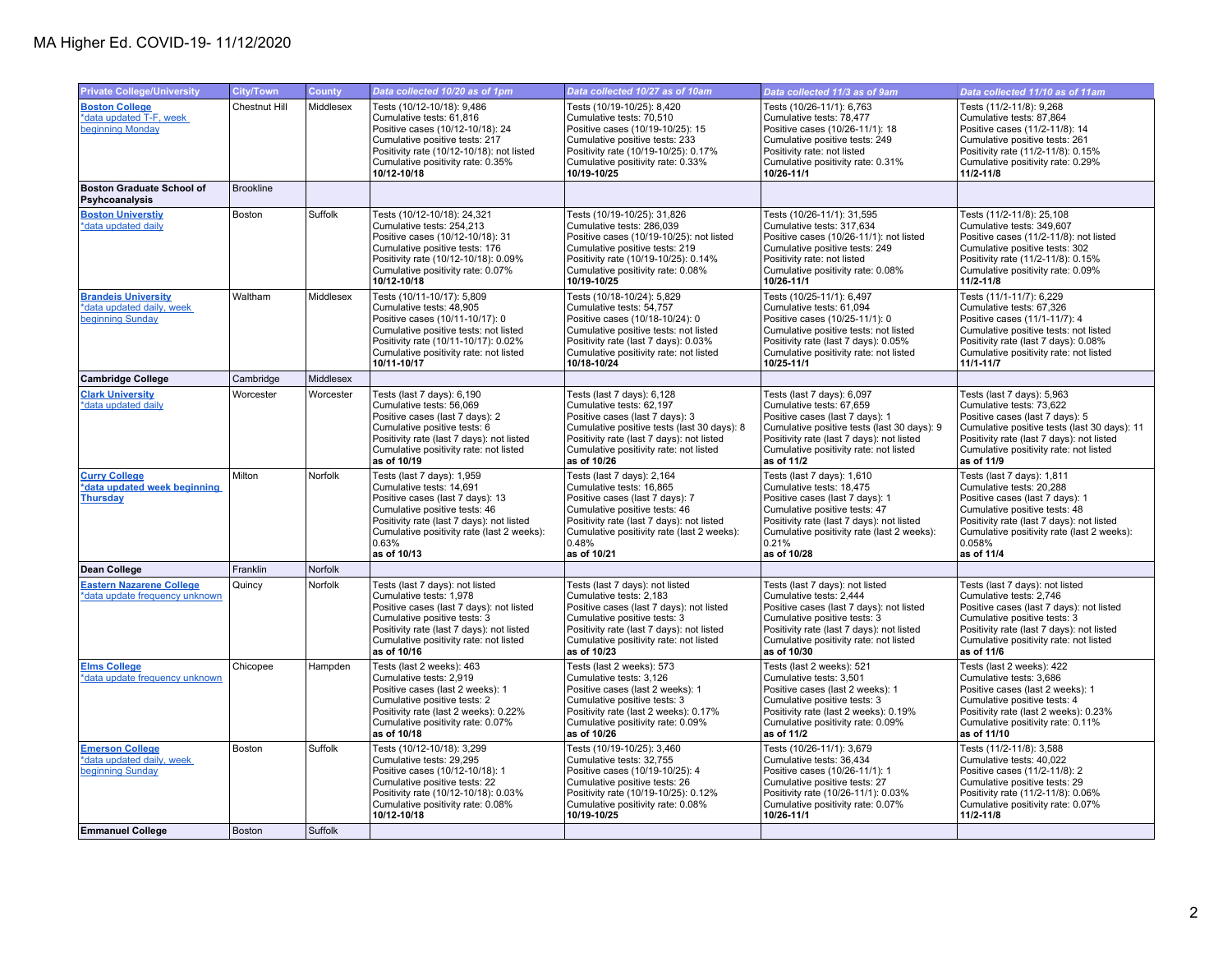| <b>Private College/University</b>                                                                        | <b>City/Town</b>                       | County       | Data collected 10/20 as of 1pm                                                                                                                                                                                                             | Data collected 10/27 as of 10am                                                                                                                                                                                                            | Data collected 11/3 as of 9am                                                                                                                                                                                                                                            | Data collected 11/10 as of 11am                                                                                                                                                                                                                                          |
|----------------------------------------------------------------------------------------------------------|----------------------------------------|--------------|--------------------------------------------------------------------------------------------------------------------------------------------------------------------------------------------------------------------------------------------|--------------------------------------------------------------------------------------------------------------------------------------------------------------------------------------------------------------------------------------------|--------------------------------------------------------------------------------------------------------------------------------------------------------------------------------------------------------------------------------------------------------------------------|--------------------------------------------------------------------------------------------------------------------------------------------------------------------------------------------------------------------------------------------------------------------------|
| <b>Endicott College</b><br>*data updated week beginning<br>Sunday                                        | Beverly                                | Essex        | Tests (last 7 days): 2,067<br>Cumulative tests: 19,743<br>Positive cases (last 7 days): 6<br>Cumulative positive tests: 15<br>Positivity rate (last 7 days): 0.29%<br>Cumulative positivity rate: not listed<br>as of 10/17                | Tests (last 7 days): 2,781<br>Cumulative tests: 22,525<br>Positive cases (last 7 days): 0<br>Cumulative positive tests: 16<br>Positivity rate (last 7 days): 0%<br>Cumulative positivity rate: not listed<br>as of 10/24                   | Tests (last 7 days): 2,807<br>Cumulative tests: 25,395<br>Positive cases (last 7 days): 9<br>Cumulative positive tests: 25<br>Positivity rate (last 7 days): 0.37% for<br>students, 0.42% for faculty and staff<br>Cumulative positivity rate: not listed<br>as of 10/31 | Tests (last 7 days): 2,308<br>Cumulative tests: 28,129<br>Positive cases (last 7 days): 11<br>Cumulative positive tests: 36<br>Positivity rate (last 7 days): 0.43% for<br>students, 0.54% for faculty and staff<br>Cumulative positivity rate: not listed<br>as of 11/7 |
| <b>Fisher College</b>                                                                                    | <b>Boston</b>                          | Suffolk      |                                                                                                                                                                                                                                            |                                                                                                                                                                                                                                            |                                                                                                                                                                                                                                                                          |                                                                                                                                                                                                                                                                          |
| <b>Gordon College</b>                                                                                    | Wenham                                 | <b>Essex</b> |                                                                                                                                                                                                                                            |                                                                                                                                                                                                                                            |                                                                                                                                                                                                                                                                          |                                                                                                                                                                                                                                                                          |
| <b>Hampshire College</b><br>*data updated week beginning<br>Wednesday                                    | Amherst                                | Hampshire    | Tests (10/9-10/15): 326<br>Cumulative tests: not listed<br>Positive cases (10/9-10/15): 0<br>Cumulative positive tests: not listed<br>Positivity rate (10/9-10/15): not listed<br>Cumulative positivity rate: not listed<br>10/9-10/15     | Tests (10/16-10/22): 292<br>Cumulative tests: not listed<br>Positive cases (10/16-10/22): 0<br>Cumulative positive tests: not listed<br>Positivity rate (10/16-10/22): not listed<br>Cumulative positivity rate: not listed<br>10/16-10/22 | Tests (10/23-10/28): 320<br>Cumulative tests: not listed<br>Positive cases (10/23-10/28): 1<br>Cumulative positive tests: not listed<br>Positivity rate (10/23-10/28): not listed<br>Cumulative positivity rate: not listed<br>10/23-10/28                               | Tests (10/29-11/5): 570<br>Cumulative tests: not listed<br>Positive cases (10/29-11/5): 0<br>Cumulative positive tests: not listed<br>Positivity rate (10/29-11/5): not listed<br>Cumulative positivity rate: not listed<br>10/29-11/5                                   |
| <b>Harvard University</b><br>*data updated daily                                                         | Cambridge                              | Middlesex    | Tests (last 7 days): 16,280<br>Cumulative tests: 124,460<br>Positive cases (last 7 days): 13<br>Cumulative positive tests: 74<br>Positivity rate (last 7 days): 0.08%<br>Cumulative positivity rate: not listed<br>as of 10/18             | Tests (last 7 days): 16,860<br>Cumulative tests: 141,865<br>Positive cases (last 7 days): 7<br>Cumulative positive tests: 80<br>Positivity rate (last 7 days): 0.04%<br>Cumulative positivity rate: not listed<br>as of 10/25              | Tests (last 7 days): 16,424<br>Cumulative tests: 162,776<br>Positive cases (last 7 days): 8<br>Cumulative positive tests: 90<br>Positivity rate (last 7 days): 0.05%<br>Cumulative positivity rate: not listed<br>as of 11/2                                             | Tests (last 7 days): 16,624<br>Cumulative tests: 180,561<br>Positive cases (last 7 days): 24<br>Cumulative positive tests: 114<br>Positivity rate (last 7 days): 0.14%<br>Cumulative positivity rate: not listed<br>as of 11/9                                           |
| <b>Harvard Extension School</b>                                                                          | Cambridge                              | Middlesex    |                                                                                                                                                                                                                                            |                                                                                                                                                                                                                                            |                                                                                                                                                                                                                                                                          |                                                                                                                                                                                                                                                                          |
| <b>Hellenic College</b>                                                                                  | <b>Brookline</b>                       | Norfolk      |                                                                                                                                                                                                                                            |                                                                                                                                                                                                                                            |                                                                                                                                                                                                                                                                          |                                                                                                                                                                                                                                                                          |
| <b>Holy Cross College</b><br>*data updated daily                                                         | Worcester                              | Worcester    | Tests (last 7 days): 1,794<br>Cumulative tests: 11,535<br>Positive cases (last 7 days): 0<br>Cumulative positive tests: 21<br>Positivity rate (last 7 days): 0.0%<br>Cumulative positivity rate: not listed<br>as of 10/20                 | Tests (last 7 days): 1,875<br>Cumulative tests: 13,229<br>Positive cases (last 7 days): 0<br>Cumulative positive tests: 21<br>Positivity rate (last 7 days): 0.0%<br>Cumulative positivity rate: not listed<br>as of 10/27                 | Tests (last 7 days): 1,900<br>Cumulative tests: 15,129<br>Positive cases (last 7 days): 0<br>Cumulative positive tests: 21<br>Positivity rate (last 7 days): 0.0%<br>Cumulative positivity rate: not listed<br>as of 11/3                                                | Tests (last 7 days): 1,881<br>Cumulative tests: 16,608<br>Positive cases (last 7 days): 1<br>Cumulative positive tests: 22<br>Positivity rate (last 7 days): 0.05%<br>Cumulative positivity rate: not listed<br>as of 11/10                                              |
| <b>Laboure College</b>                                                                                   | Boston                                 | Suffolk      | Tests (last 7 days): 1,409<br>Cumulative tests: not listed<br>Positive cases (last 7 days): 0<br>Cumulative positive tests: 4<br>Positivity rate (last 7 days): not listed<br>Cumulative positivity rate: not listed<br>as of 10/13        | Tests (10/14-10/20): 1,408<br>Cumulative tests: not listed<br>Positive cases (10/14-10/20): 1<br>Cumulative positive tests: 5<br>Positivity rate (10/14-10/20): not listed<br>Cumulative positivity rate: not listed<br>as of 10/20        | Tests (10/21-10/27): 1,411<br>Cumulative tests: not listed<br>Positive cases (10/21-10/27): 0<br>Cumulative positive tests: 5<br>Positivity rate (10/21-10/27): not listed<br>Cumulative positivity rate: not listed<br>as of 10/27                                      | Tests (10/28-11/3): 1,380<br>Cumulative tests: not listed<br>Positive cases (10/28-11/3): 0<br>Cumulative positive tests: 5<br>Positivity rate (10/28-11/3): not listed<br>Cumulative positivity rate: not listed<br>as of 11/3                                          |
| <b>Lasell College</b><br>*data updated daily                                                             | Newton                                 | Middlesex    | Tests (last 7 days): 1,852<br>Cumulative tests: 12,678<br>Positive cases (last 7 days): 1<br>Cumulative positive tests: 6<br>Positivity rate (last 7 days): not listed<br>Cumulative positivity rate: 0.0%<br>as of 10/19                  | Tests (last 7 days): 1,578<br>Cumulative tests: 14,734<br>Positive cases (last 7 days): 0<br>Cumulative positive tests: 6<br>Positivity rate (last 7 days): not listed<br>Cumulative positivity rate: 0.0%<br>as of 10/25                  | Tests (last 7 days): 2,013<br>Cumulative tests: 16,747<br>Positive cases (last 7 days): 2<br>Cumulative positive tests: 8<br>Positivity rate (last 7 days): not listed<br>Cumulative positivity rate: not listed<br>as of 10/30                                          | Tests (last 7 days): 2,594<br>Cumulative tests: 19,341<br>Positive cases (last 7 days): 4<br>Cumulative positive tests: 12<br>Positivity rate (last 7 days): not listed<br>Cumulative positivity rate: not listed<br>as of 11/9                                          |
| <b>Lesley University</b>                                                                                 | Cambridge                              | Middlesex    |                                                                                                                                                                                                                                            |                                                                                                                                                                                                                                            |                                                                                                                                                                                                                                                                          |                                                                                                                                                                                                                                                                          |
| <b>Massachusetts College of</b><br><b>Pharmacy and Health Sciences</b><br>*data update frequency unknown | Boston/Worcest<br>er/Manchester,<br>NΗ | Suffolk      | Tests (last 7 days): not listed<br>Cumulative tests: 29,696<br>Positive cases (last 7 days): not listed<br>Cumulative positive tests: 20+<br>Positivity rate (last 7 days): not listed<br>Cumulative positivity rate: 0.07%<br>as of 10/13 | Tests (last 7 days): not listed<br>Cumulative tests: 33,679<br>Positive cases (last 7 days): not listed<br>Cumulative positive tests: 25<br>Positivity rate (last 7 days): not listed<br>Cumulative positivity rate: 0.07%<br>as of 10/21  | Tests (last 7 days): not listed<br>Cumulative tests: 39,505<br>Positive cases (last 7 days): not listed<br>Cumulative positive tests: 30<br>Positivity rate (last 7 days): not listed<br>Cumulative positivity rate: 0.08%<br>as of 11/1                                 | Tests (last 7 days): not listed<br>Cumulative tests: 43,354<br>Positive cases (last 7 days): not listed<br>Cumulative positive tests: 44<br>Positivity rate (last 7 days): not listed<br>Cumulative positivity rate: 0.10%<br>as of 11/8                                 |
| <b>Massachusetts Institute of</b><br><b>Technology</b><br>*data updated daily                            | Cambridge                              | Middlesex    | Tests (last 7 days): 13,864<br>Cumulative tests: 129,029<br>Positive cases (last 7 days): 6<br>Cumulative positive tests: 61<br>Weekly positivity rate (last 7 days): 0.02%<br>Cumulative positivity rate: 0.05%<br>as of 10/20            | Tests (last 7 days): 13,715<br>Cumulative tests: 142,744<br>Positive cases (last 7 days): 7<br>Cumulative positive tests: 68<br>Weekly positivity rate (last 7 days): 0.02%<br>Cumulative positivity rate: 0.05%<br>as of 10/27            | Tests (last 7 days): 14,455<br>Cumulative tests: 162,497<br>Positive cases (last 7 days): 14<br>Cumulative positive tests: 89<br>Weekly positivity rate (last 7 days): 0.10%<br>Cumulative positivity rate: 0.05%<br>as of 11/3                                          | Tests (last 7 days): 16,802<br>Cumulative tests: 181,673<br>Positive cases (last 7 days): 34<br>Cumulative positive tests: 133<br>Weekly positivity rate (last 7 days): 0.20%<br>Cumulative positivity rate: 0.07%<br>as of 11/10                                        |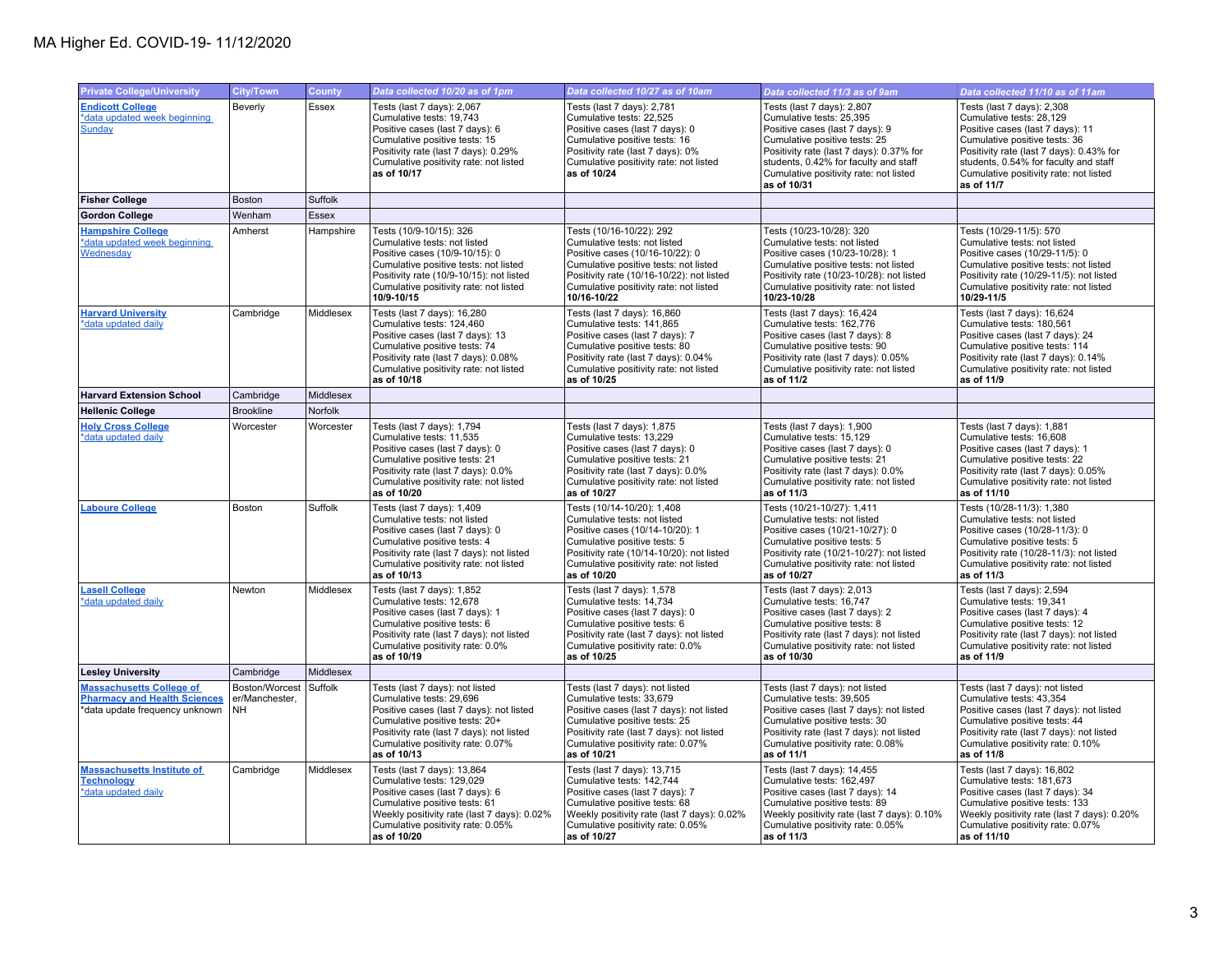| <b>Private College/University</b>                                                     | <b>City/Town</b> | <b>County</b> | Data collected 10/20 as of 1pm                                                                                                                                                                                                  | Data collected 10/27 as of 10am                                                                                                                                                                                                       | Data collected 11/3 as of 9am                                                                                                                                                                                                         | Data collected 11/10 as of 11am                                                                                                                                                                                                      |
|---------------------------------------------------------------------------------------|------------------|---------------|---------------------------------------------------------------------------------------------------------------------------------------------------------------------------------------------------------------------------------|---------------------------------------------------------------------------------------------------------------------------------------------------------------------------------------------------------------------------------------|---------------------------------------------------------------------------------------------------------------------------------------------------------------------------------------------------------------------------------------|--------------------------------------------------------------------------------------------------------------------------------------------------------------------------------------------------------------------------------------|
| <b>Merrimack College</b><br>*data updated week beginning<br><b>Tuesday</b>            | North Andover    | Essex         | Tests (10/6-10/12): 5,166<br>Cumulative tests: 37,947<br>Positive cases (10/6-10/12): 13<br>Cumulative positive tests: 123<br>Positivity rate (10/6-10/12): 0.252%<br>Cumulative positivity rate: 0.323%<br>10/6-10/12          | Tests (10/13-10/19): 4,965<br>Cumulative tests: 43,038<br>Positive cases (10/13-10/19): 3<br>Cumulative positive tests: 126<br>Positivity rate (10/13-10/19): 0.06%<br>Cumulative positivity rate: 0.293%<br>10/13-10/19              | Tests (10/27-11/1): 3,578<br>Cumulative tests: 51,710<br>Positive cases (10/27-11/1): 5<br>Cumulative positive tests: 146<br>Positivity rate (10/27-11/1): 0.140%<br>Cumulative positivity rate: 0.282%<br>10/27-11/1                 | Tests (11/2-11/8): 4,954<br>Cumulative tests: 56,810<br>Positive cases (11/2-11/8): 8<br>Cumulative positive tests: 154<br>Positivity rate (11/2-11/8): 0.161%<br>Cumulative positivity rate: 0.271%<br>$11/2 - 11/8$                |
| <b>Montserrat College of Art</b><br>*data updated weekly beginning<br><b>Thursday</b> | Beverly          | Essex         | Not updated as of 10/20                                                                                                                                                                                                         | Tests (10/16-10/22): 302<br>Cumulative tests: 1,054<br>Positive cases (10/16-10/22): 0<br>Cumulative positive tests: 0<br>Positivity rate (10/16-10/22): 0%<br>Cumulative positivity rate: 0%<br>10/16-10/22                          | Not updated as of 11/3 10am                                                                                                                                                                                                           | Not updated as of 11/10 4PM                                                                                                                                                                                                          |
| <b>Mount Holyoke College</b><br>*data updated M-F                                     | South Hadley     | Hampshire     | Tests (last 7 days): 694<br>Cumulative tests: 6,222<br>Positive cases (last 7 days): 0<br>Cumulative positive tests: 3<br>Positivity rate (last 7 days): not listed<br>Cumulative positivity rate: not listed<br>as of 10/19    | Tests (last 7 days): 689<br>Cumulative tests: 6,911<br>Positive cases (last 7 days): 0<br>Cumulative positive tests: 3<br>Positivity rate (last 7 days): not listed<br>Cumulative positivity rate: not listed<br>as of 10/26          | Tests (last 7 days): 695<br>Cumulative tests: 7,606<br>Positive cases (last 7 days): 0<br>Cumulative positive tests: 3<br>Positivity rate (last 7 days): not listed<br>Cumulative positivity rate: not listed<br>as of 11/2           | Tests (last 7 days): 708<br>Cumulative tests: 8,314<br>Positive cases (last 7 days): 0<br>Cumulative positive tests: 3<br>Positivity rate (last 7 days): not listed<br>Cumulative positivity rate: not listed<br>as of 11/10         |
| The New England Conservatory Boston<br>of Music<br>*data updated on Friday            |                  | Suffolk       | Tests (last 7 days): 718<br>Cumulative tests: 4,166<br>Positive cases (last 7 days): 0<br>Cumulative positive tests: not listed<br>Positivity rate (last 7 days): 0%<br>Cumulative positivity rate: 0.072%<br>as of 10/16       | Tests (last 7 days): 867<br>Cumulative tests: 5,040<br>Positive cases (last 7 days): 0<br>Cumulative positive tests: not listed<br>Positivity rate (last 7 days): 0%<br>Cumulative positivity rate: 0.059%<br>as of 10/23             | Tests (last 7 days): 857<br>Cumulative tests: 5,890<br>Positive cases (last 7 days): 0<br>Cumulative positive tests: not listed<br>Positivity rate (last 7 days): 0%<br>Cumulative positivity rate: 0.059%<br>as of 10/30             | Tests (last 7 days): 804<br>Cumulative tests: 6,700<br>Positive cases (last 7 days): 0<br>Cumulative positive tests: not listed<br>Positivity rate (last 7 days): 0%<br>Cumulative positivity rate: 0.04%<br>as of 11/6              |
| <b>Nichols College</b><br>*data updated weekly beginning<br><b>Monday</b>             | Dudley           | Worcester     | Tests (10/6-10/12): 1,920<br>Cumulative tests: 16,201<br>Positive cases (10/6-10/12): 1<br>Cumulative positive tests: 6<br>Positivity rate (10/6-10/12): 0.052%<br>Cumulative positivity rate: 0.035%<br>10/12-10/16            | Tests (10/19-10/23): 1,904<br>Cumulative tests: 18,105<br>Positive cases (10/19-10/23): 3<br>Cumulative positive tests: 9<br>Positivity rate (10/19-10/23): 0.157%<br>Cumulative positivity rate: 0.04%<br>10/19-10/23                | Tests (10/26-10/30): 1,868<br>Cumulative tests: 19,973<br>Positive cases (10/26-10/30): 0<br>Cumulative positive tests: 9<br>Positivity rate (10/26-10/30): 0%<br>Cumulative positivity rate: 0.04%<br>10/26-10/30                    | Tests (10/26-10/30): 1,901<br>Cumulative tests: 21,874<br>Positive cases (10/26-10/30): 6<br>Cumulative positive tests: 15<br>Positivity rate (10/26-10/30): 0.316%<br>Cumulative positivity rate: 0.069%<br>10/31-11/6              |
| <b>North Bennet Street School</b>                                                     | Boston           | Suffolk       |                                                                                                                                                                                                                                 |                                                                                                                                                                                                                                       |                                                                                                                                                                                                                                       |                                                                                                                                                                                                                                      |
| <b>Northeastern University</b><br>*data updated daily, week<br>beginning Sunday       | Boston           | Suffolk       | Tests (last 7 days): 23,931<br>Cumulative tests: 268,782<br>Positive cases (last 7 days): 11<br>Cumulative positive tests: 132<br>Positivity rate (last 7 days): 0.04%<br>Cumulative positivity rate: not listed<br>10/12-10/17 | Tests (10/18-10/24): 33,007<br>Cumulative tests: 301,789<br>Positive cases (10/18-10/24): 22<br>Cumulative positive tests: 154<br>Positivity rate (last 7 days): 0.07%<br>Cumulative positivity rate: not listed<br>as of 10/24       | Tests (10/25-10/31): 32,068<br>Cumulative tests: 333,857<br>Positive cases (10/25-10/31): 19<br>Cumulative positive tests: 173<br>Positivity rate (last 7 days): 0.06%<br>Cumulative positivity rate: not listed<br>as of 10/31       | Tests (10/25-10/31): 35,110<br>Cumulative tests: 368,967<br>Positive cases (10/25-10/31): 51<br>Cumulative positive tests: 224<br>Positivity rate (last 7 days): 0.16%<br>Cumulative positivity rate: not listed<br>as of 11/7       |
| <b>Northpoint Bible College</b>                                                       | Haverhill        | <b>Essex</b>  |                                                                                                                                                                                                                                 |                                                                                                                                                                                                                                       |                                                                                                                                                                                                                                       |                                                                                                                                                                                                                                      |
| <b>Olin College of Engineering</b><br>*data update frequency unknown                  | Needham          | Norfolk       | Tests (last 2 weeks): 302<br>Cumulative tests: 2,147<br>Positive cases (last 2 weeks): 0<br>Cumulative positive tests: 1<br>Positivity rate (last 2 weeks): 0%<br>Cumulative positivity rate: 0.1%<br>as of 10/17               | Tests (last 2 weeks): 400<br>Cumulative tests: not listed<br>Positive cases (last 2 weeks): 0<br>Cumulative positive tests: not listed<br>Positivity rate (last 2 weeks): 0%<br>Cumulative positivity rate: not listed<br>as of 10/23 | Tests (last 2 weeks): 317<br>Cumulative tests: not listed<br>Positive cases (last 2 weeks): 0<br>Cumulative positive tests: not listed<br>Positivity rate (last 2 weeks): 0%<br>Cumulative positivity rate: not listed<br>as of 10/31 | Tests (last 2 weeks): 490<br>Cumulative tests: not listed<br>Positive cases (last 2 weeks): 0<br>Cumulative positive tests: not listed<br>Positivity rate (last 2 weeks): 0%<br>Cumulative positivity rate: not listed<br>as of 11/9 |
| <b>Pine Manor College</b>                                                             | Newton           | Middlesex     |                                                                                                                                                                                                                                 |                                                                                                                                                                                                                                       |                                                                                                                                                                                                                                       |                                                                                                                                                                                                                                      |
| <b>Quincy College</b>                                                                 | Quincy           | Norfolk       |                                                                                                                                                                                                                                 |                                                                                                                                                                                                                                       |                                                                                                                                                                                                                                       |                                                                                                                                                                                                                                      |
| <b>Regis College</b><br>*data updated on Wednesday                                    | Weston           | Middlesex     | Tests (10/8-10/14): 275<br>Cumulative tests: 2,028<br>Positive cases (10/8-10/14): 1<br>Cumulative positive tests: 2<br>Positivity rate (10/8-10/14): not listed<br>Cumulative positivity rate: not listed<br>10/8-10/14        | Tests (10/14-10/21): 424<br>Cumulative tests: 2,337<br>Positive cases (10/14-10/21): 1<br>Cumulative positive tests: 2<br>Positivity rate (10/14-10/21): not listed<br>Cumulative positivity rate: not listed<br>10/14-10/21          | Tests (10/26-10/28): 288<br>Cumulative tests: 2,621<br>Positive cases (10/26-10/28): 0<br>Cumulative positive tests: 2<br>Positivity rate (10/26-10/28): not listed<br>Cumulative positivity rate: not listed<br>as of 10/28          | Tests (10/28-11/5): 387<br>Cumulative tests: 2,913<br>Positive cases (10/28-11/5): 1<br>Cumulative positive tests: 3<br>Positivity rate (10/28-11/5): not listed<br>Cumulative positivity rate: not listed<br>as of 11/5             |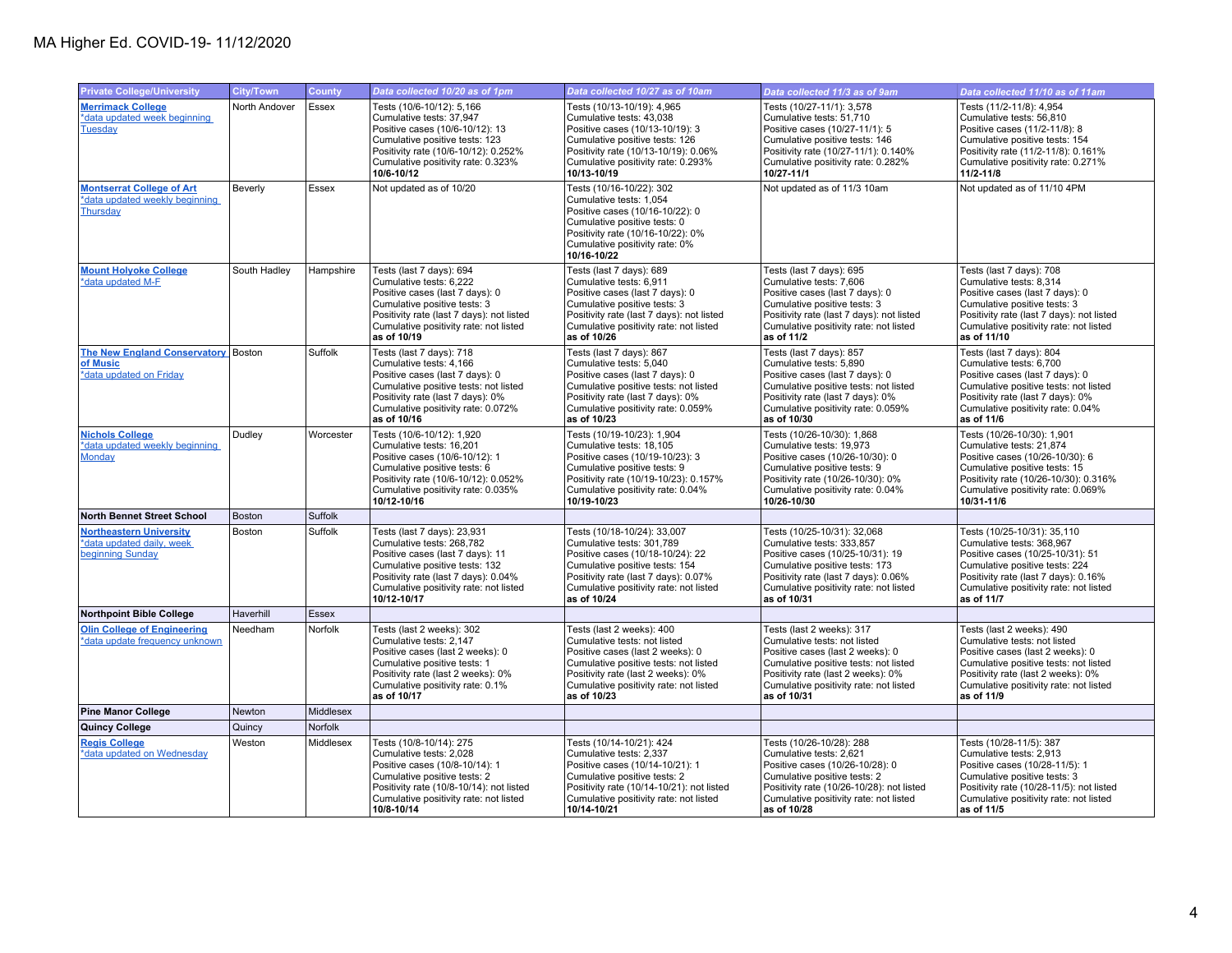| <b>Private College/University</b>                                                    | <b>City/Town</b> | <b>County</b>  | Data collected 10/20 as of 1pm                                                                                                                                                                                                       | Data collected 10/27 as of 10am                                                                                                                                                                                                              | Data collected 11/3 as of 9am                                                                                                                                                                                                               | Data collected 11/10 as of 11am                                                                                                                                                                                                             |
|--------------------------------------------------------------------------------------|------------------|----------------|--------------------------------------------------------------------------------------------------------------------------------------------------------------------------------------------------------------------------------------|----------------------------------------------------------------------------------------------------------------------------------------------------------------------------------------------------------------------------------------------|---------------------------------------------------------------------------------------------------------------------------------------------------------------------------------------------------------------------------------------------|---------------------------------------------------------------------------------------------------------------------------------------------------------------------------------------------------------------------------------------------|
| <b>Simmons University</b><br>*data updated weekly                                    | Boston           | Suffolk        | Tests (10/13-10/15): 99<br>Cumulative tests: 2,616<br>Positive cases (10/13-10/15): 1<br>Cumulative positive tests: 3<br>Positivity rate (10/13-10/15): not listed<br>Cumulative positivity rate: 0.11%<br>10/13-10/15               | Tests (10/16-10/19): 150<br>Cumulative tests: 2,909<br>Positive cases (10/16-10/19): 0<br>Cumulative positive tests: 3<br>Positivity rate (10/16-10/19): not listed<br>Cumulative positivity rate: 0.10%<br>10/16-10/19                      | Tests (10/21-10/29): 569<br>Cumulative tests: 3,478<br>Positive cases (10/21-10/29): 3<br>Cumulative positive tests: 6<br>Positivity rate (10/21-10/29): not listed<br>Cumulative positivity rate: 0.17%<br>as of 10/30                     | Tests (11/2-11/5): 382<br>Cumulative tests: 3,860<br>Positive cases (11/2-11/5): 2<br>Cumulative positive tests: 8<br>Positivity rate (11/2-11/5): not listed<br>Cumulative positivity rate: 0.21%<br>as of 11/6                            |
| <b>Smith College</b><br>*data updated twice weekly                                   | Northampton      | Hampshire      | Tests (10/14-10/20): not listed<br>Cumulative tests: 10,422<br>Positive cases (10/14-10/20): 0<br>Cumulative positive tests: 2<br>Positivity rate (10/14-10/20): not listed<br>Cumulative positivity rate: not listed<br>10/14-10/20 | Tests: not listed<br>Cumulative tests: 11,596<br>Positive cases ("since last update"): 0<br>Cumulative positive tests: 2<br>Positivity rate: not listed<br>Cumulative positivity rate: not listed<br>as of 10/27                             | Tests: not listed<br>Cumulative tests: 12.733<br>Positive cases ("since last update"): 0<br>Cumulative positive tests: 2<br>Positivity rate: not listed<br>Cumulative positivity rate: not listed<br>as of 11/3                             | Tests: not listed<br>Cumulative tests: 13,919<br>Positive cases ("since last update"): 0<br>Cumulative positive tests: 2<br>Positivity rate: not listed<br>Cumulative positivity rate: not listed<br>as of 11/10                            |
| <b>Springfield College</b><br>*data update frequency unknown                         | Springfield      | Hampden        | Tests (10/12-10/17): 1,774<br>Cumulative tests: 12.563<br>Positive cases (10/12-10/17): 4<br>Cumulative positive tests: 9<br>Positivity rate (10/12-10/17): 0.225%<br>Cumulative positivity rate: 0.072%<br>10/12-10/17              | Tests (10/18-10/25): 1,937<br>Cumulative tests: 14.579<br>Positive cases (10/18-10/25): 5<br>Cumulative positive tests: 15<br>Positivity rate (10/18-10/23): 0.258%<br>Cumulative positivity rate: 0.103%<br>10/18-10/25                     | Tests (10/31-11/1): 263<br>Cumulative tests: 16.691<br>Positive cases (10/31-11/1): 0<br>Cumulative positive tests: 40<br>Positivity rate (10/31-11/1): not listed<br>Cumulative positivity rate: 0.240%<br>as of 11/1                      | Tests (10/31-11/5): 1,194<br>Cumulative tests: 17.622<br>Positive cases (10/31-11/1): 14<br>Cumulative positive tests: 51<br>Positivity rate (10/31-11/1): not listed<br>Cumulative positivity rate: 1.173%<br>as of 11/5                   |
| <b>Stonehill College</b><br>*data updated weekly beginning<br>Monday                 | Easton           | <b>Bristol</b> | Tests (10/12-10/16): 3,236<br>Cumulative tests: 25,703<br>Positive cases (10/12-10/16): 2<br>Cumulative positive tests: 13<br>Positivity rate (10/12-10/16): 0.11%<br>Cumulative positivity rate: 0.08%<br>10/12-10/16               | Tests (10/19-10/23): 3,267<br>Cumulative tests: 28,970<br>Positive cases (10/19-10/23): 4<br>Cumulative positive tests: 17<br>Positivity rate (10/19-10/23): 0.15%<br>Cumulative positivity rate: 0.07%<br>10/19-10/23                       | Tests (10/26-10/30): 3,253<br>Cumulative tests: 32,223<br>Positive cases (10/26-10/30): 4<br>Cumulative positive tests: 21<br>Positivity rate (10/26-10/30): 0.15%<br>Cumulative positivity rate: 0.08%<br>10/26-10/30                      | Tests (11/2-11/6): 3,251<br>Cumulative tests: 35,474<br>Positive cases (11/2-11/6): 2<br>Cumulative positive tests: 23<br>Positivity rate (11/2-11/6): 0.08%<br>Cumulative positivity rate: 0.08%<br>$11/2 - 11/6$                          |
| <b>Suffolk University</b><br>*data update frequency unknown                          | Boston           | Suffolk        | Tests (last 7 days): 2,921<br>Cumulative tests: 20,931<br>Positive cases (last 7 days): 4<br>Cumulative positive tests: 25<br>Positivity rate (last 7 days): not listed<br>Cumulative positivity rate: 0.119%<br>as of 10/16         | Tests (last 7 days): 3,241<br>Cumulative tests: 24,227<br>Positive cases (last 7 days): 13<br>Cumulative positive tests: 38<br>Positivity rate (last 7 days): not listed<br>Cumulative positivity rate: 0.157%<br>as of 10/24                | Tests (last 7 days): 3,084<br>Cumulative tests: 27,294<br>Positive cases (last 7 days): 2<br>Cumulative positive tests: 40<br>Positivity rate (last 7 days): not listed<br>Cumulative positivity rate: 0.147%<br>as of 11/1                 | Tests (last 7 days): 2,906<br>Cumulative tests: 30,188<br>Positive cases (last 7 days): 12<br>Cumulative positive tests: 52<br>Positivity rate (last 7 days): not listed<br>Cumulative positivity rate: 0.172%<br>as of 11/8                |
| <b>Tufts University</b><br>*data updated daily                                       | Medford          | Middlesex      | Tests (last 7 days): 14,793<br>Cumulative tests: 106,057<br>Positive cases (last 7 days): 3<br>Cumulative positive tests: 42<br>Positivity rate (last 7 days): 0.03%<br>Cumulative positivity rate: 0.04%<br>as of 10/17             | Tests (last 7 days): 14,989<br>Cumulative tests: 121,102<br>Positive cases (last 7 days): 2<br>Cumulative positive tests: 44<br>Positivity rate (last 7 days): 0.01%<br>Cumulative positivity rate: 0.04%<br>as of 10/24                     | Tests (last 7 days): 14,968<br>Cumulative tests: 136,083<br>Positive cases (last 7 days): 13<br>Cumulative positive tests: 57<br>Positivity rate (last 7 days): 0.09%<br>Cumulative positivity rate: 0.04%<br>as of 10/31                   | Tests (last 7 days): 15,448<br>Cumulative tests: 151,570<br>Positive cases (last 7 days): 7<br>Cumulative positive tests: 64<br>Positivity rate (last 7 days): 0.05%<br>Cumulative positivity rate: 0.04%<br>as of 11/7                     |
| <b>Urban College of Boston</b>                                                       | Boston           | Suffolk        |                                                                                                                                                                                                                                      |                                                                                                                                                                                                                                              |                                                                                                                                                                                                                                             |                                                                                                                                                                                                                                             |
| <b>Wellsley College</b><br>*data updated M-F                                         | Wellesley        | Norfolk        | Tests (last 7 days): 3,393<br>Cumulative tests: not listed<br>Positive cases (last 7 days): 0<br>Cumulative positive tests: 2<br>Positivity rate (last 7 days): not listed<br>Cumulative positivity rate: not listed<br>as of 10/18  | Tests (last 7 days): 3,412<br>Cumulative tests: not listed<br>Positive cases (last 7 days): 1<br>Cumulative positive tests: not listed<br>Positivity rate (last 7 days): not listed<br>Cumulative positivity rate: not listed<br>as of 10/25 | Tests (last 7 days): 3,444<br>Cumulative tests: not listed<br>Positive cases (last 7 days): 1<br>Cumulative positive tests: not listed<br>Positivity rate (last 7 days): not listed<br>Cumulative positivity rate: not listed<br>as of 11/1 | Tests (last 7 days): 3,447<br>Cumulative tests: not listed<br>Positive cases (last 7 days): 2<br>Cumulative positive tests: not listed<br>Positivity rate (last 7 days): not listed<br>Cumulative positivity rate: not listed<br>as of 11/8 |
| <b>Wentworth Institute of</b><br><b>Technology</b><br>*data update frequency unknown | Boston           | Suffolk        | Tests (last 7 days): 2,387<br>Cumulative tests: 16,459<br>Positive cases (last 7 days): 2<br>Cumulative positive tests: 14<br>Positivity rate (last 7 days): 0.0%<br>Cumulative positivity rate: not listed<br>as of 10/19           | Tests (last 7 days): 2,643<br>Cumulative tests: 18,795<br>Positive cases (last 7 days): 11<br>Cumulative positive tests: 23<br>Positivity rate (last 7 days): 0.42%<br>Cumulative positivity rate: not listed<br>as of 10/24                 | Tests (last 7 days): 3,010<br>Cumulative tests: 21,807<br>Positive cases (last 7 days): 3<br>Cumulative positive tests: 26<br>Positivity rate (last 7 days): 0.10%<br>Cumulative positivity rate: not listed<br>as of 11/2                  | Tests (last 7 days): 4,337<br>Cumulative tests: 25,638<br>Positive cases (last 7 days): 6<br>Cumulative positive tests: 32<br>Positivity rate (last 7 days): 0.14%<br>Cumulative positivity rate: not listed<br>as of 11/9                  |
| <b>Western New England</b><br><b>University</b><br>*data update frequency unknown    | Springfield      | Hampden        | Tests: not listed<br>Cumulative tests: 4,535<br>Positive cases ("this week"): 5<br>Cumulative positive tests: 12<br>Positivity rate: not listed<br>Cumulative positivity rate: not listed<br>as of 10/16                             | Tests: not listed<br>Cumulative tests: 4,928<br>Positive cases ("this week"): 1<br>Cumulative positive tests: 13<br>Positivity rate: not listed<br>Cumulative positivity rate: not listed<br>as of 10/23                                     | Tests: not listed<br>Cumulative tests: 5,290<br>Positive cases ("this week"): 3<br>Cumulative positive tests: 17<br>Positivity rate: not listed<br>Cumulative positivity rate: not listed<br>as of 10/30                                    | Tests: not listed<br>Cumulative tests: 5,808<br>Positive cases ("this week"): 5<br>Cumulative positive tests: 28<br>Positivity rate: not listed<br>Cumulative positivity rate: not listed<br>as of 11/10                                    |